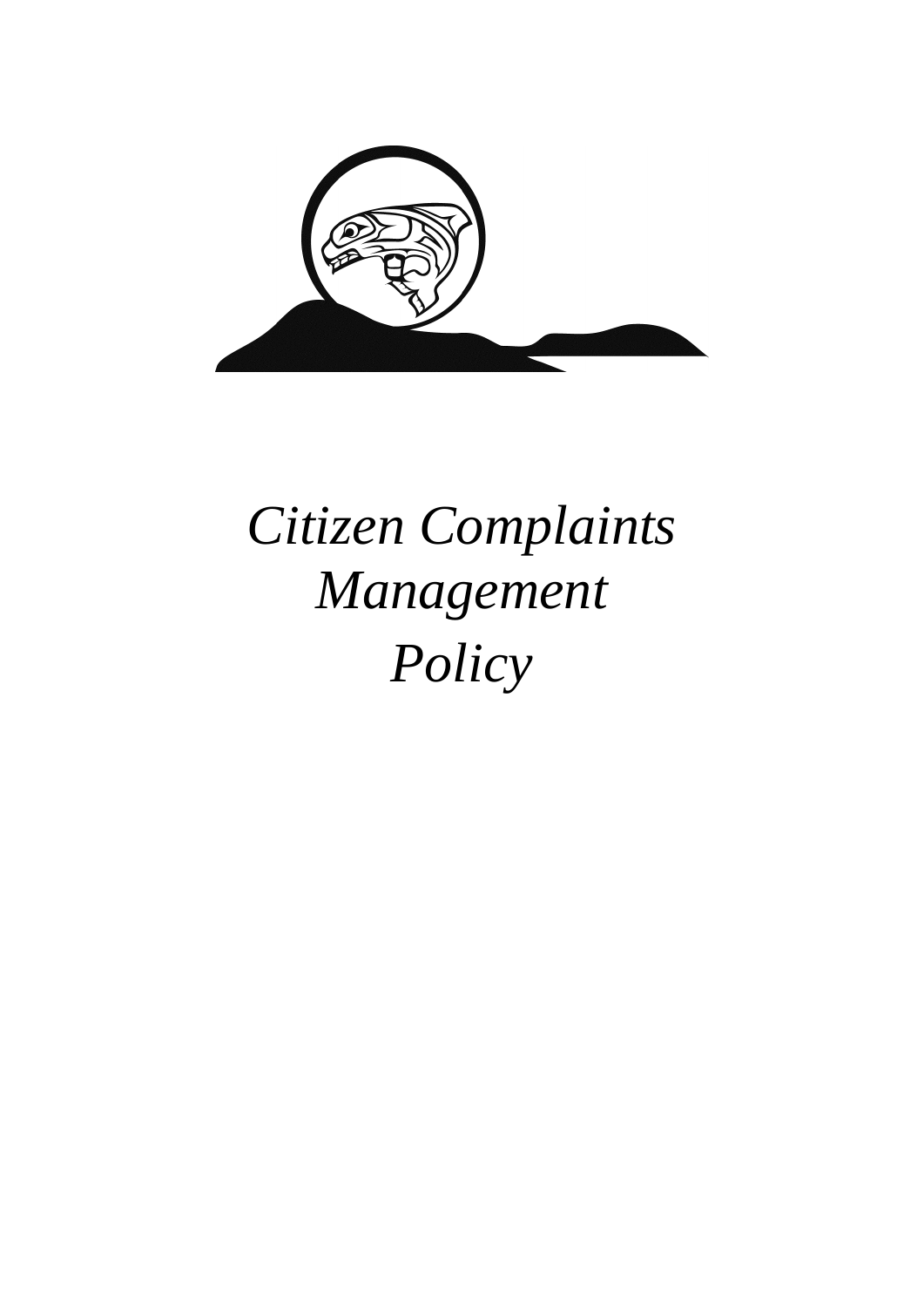# **1. PURPOSE**

The Citizen Complaints Management Policy aim is to ensure procedural fairness in handling complaints.

## **2. SCOPE**

The definition of a complaint is: "*An expression of dissatisfaction or concern regarding the provision of a service, policy, decision or action by the Huu-ay-aht First Nations Government."*

# **3. ROLES AND RESPONSIBILITIES**

#### *Complainant:*

The individual making the complaint. This may include: a citizen, contractor or employee.

#### *Executive Director:*

The Executive Director handles the complaint or appoints the appropriate Director, who is then responsible for the investigation of the complaint. The Executive Director or Director will:

- a) assess, record, monitor and track the complaint;
- b) ensure that sufficient detail is recorded;
- c) ensure anyone involved in the complaint has an opportunity to be heard;
- d) ensure that complaints are resolved within the specified timeframe; and
- e) provide written notification of outcomes to complainants, including the reason/s for those outcomes.

#### *Frontline Employees:*

Wherever possible, front-line employees receiving verbal complaints should attempt to resolve a verbal complaint at that time.

# **4. RECEIVING A COMPLAINT**

Complaints must be submitted in writing and cannot be made anonymously. All complaints are received by the Executive Director.

## **5. DETERMINING THE COMPLAINTS MANAGEMENT TIMEFRAME**

All complaints must be acknowledged in writing, by email or a Canada Post-marked letter, within 1**5 working days** of the complaint being received.

Complainants must receive written acknowledgement and advice about the outcome of their complaint or notice of extension within **60 working days**.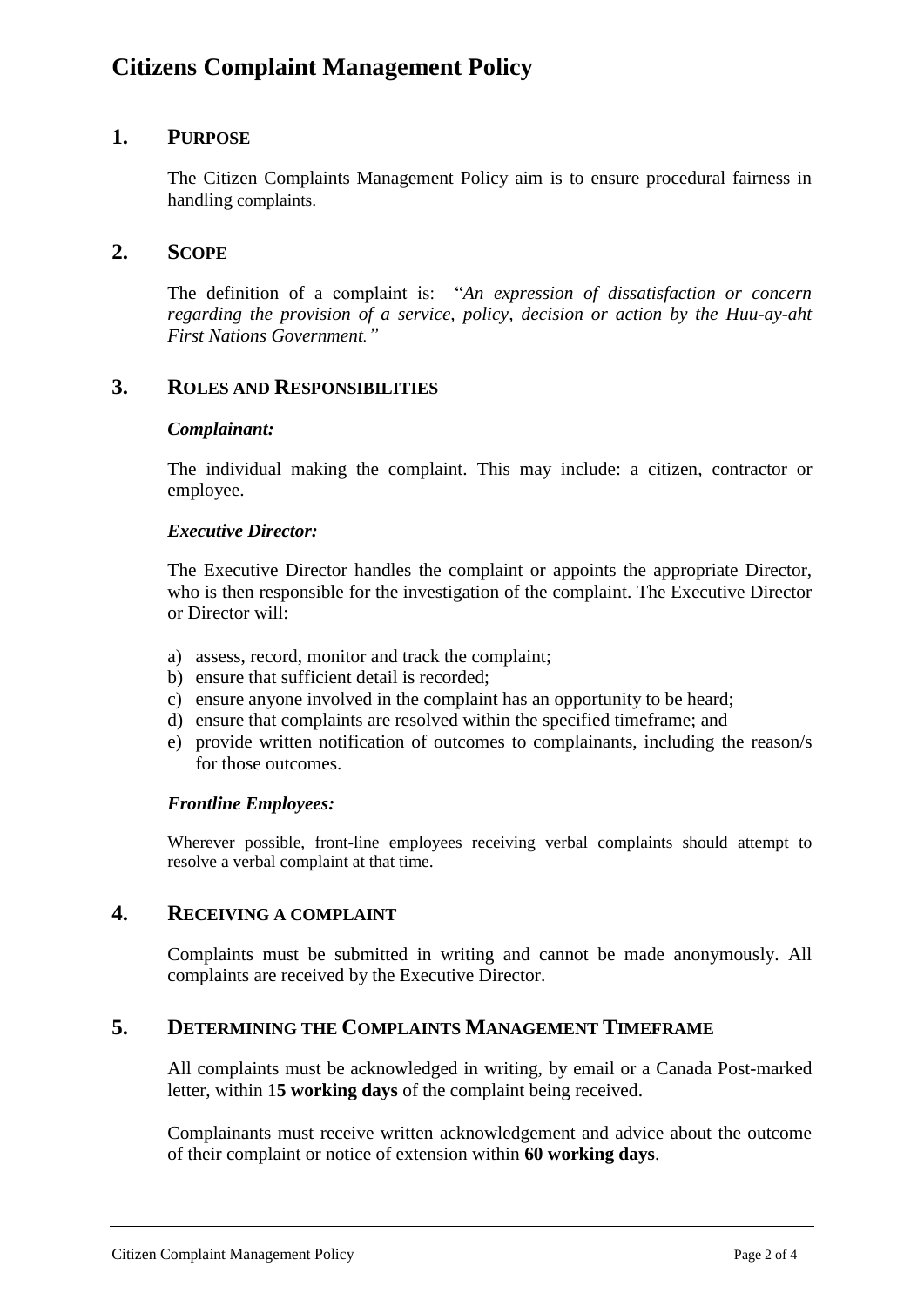# **6. INVESTIGATIVE APPROACH**

A standard approach to investigating a complaint may include:

- a) a review of any relevant legislation or internal policies and procedures;
- b) gathering of necessary information, consultation with relevant persons and assurance of a thorough understanding of the issues;
- c) establishment of facts, including analysis of any evidence for quality, corroboration or contradiction;

## **7. DOCUMENTATION**

For complaints, the Executive Director or assigned Director must detail in a memorandum how his or her conclusion was determined. This should include reference to:

- a) the documents used to inform the decision (these should be attached); and
- b) detailed background information

This will provide a record of the process applied in reaching the decision. All documentation shall be filed with the Executive Director.

#### **8. APPEALING A DECISION OR OUTCOME**

If a complainant considers their complaint to be unresolved or remains dissatisfied with the outcome reached by the Executive Director or Director, they may refer their complaint to the Tribunal. The Tribunal will determine whether or not it has jurisdiction to hear the complaint.

# **9. OUTCOME AND SYSTEMS IMPROVEMENT**

Following completion of the investigation into the complaint, the review findings are to be documented and a response to the complainant forwarded by the Executive Director or assigned Director.

The response to the complainant should detail the findings of the review. It should clearly document each point of the complaint, the details of issues identified during the review, and whether or not the complaint has been substantiated.

If the complaint has been found to be substantiated, details of any remedial actions that are to be taken should be provided. If the complaint has not been upheld, justification for this decision must be provided to the complainant.

A copy of the response should be retained on the complaint file, and relevant details recorded in the Complaints Management File.